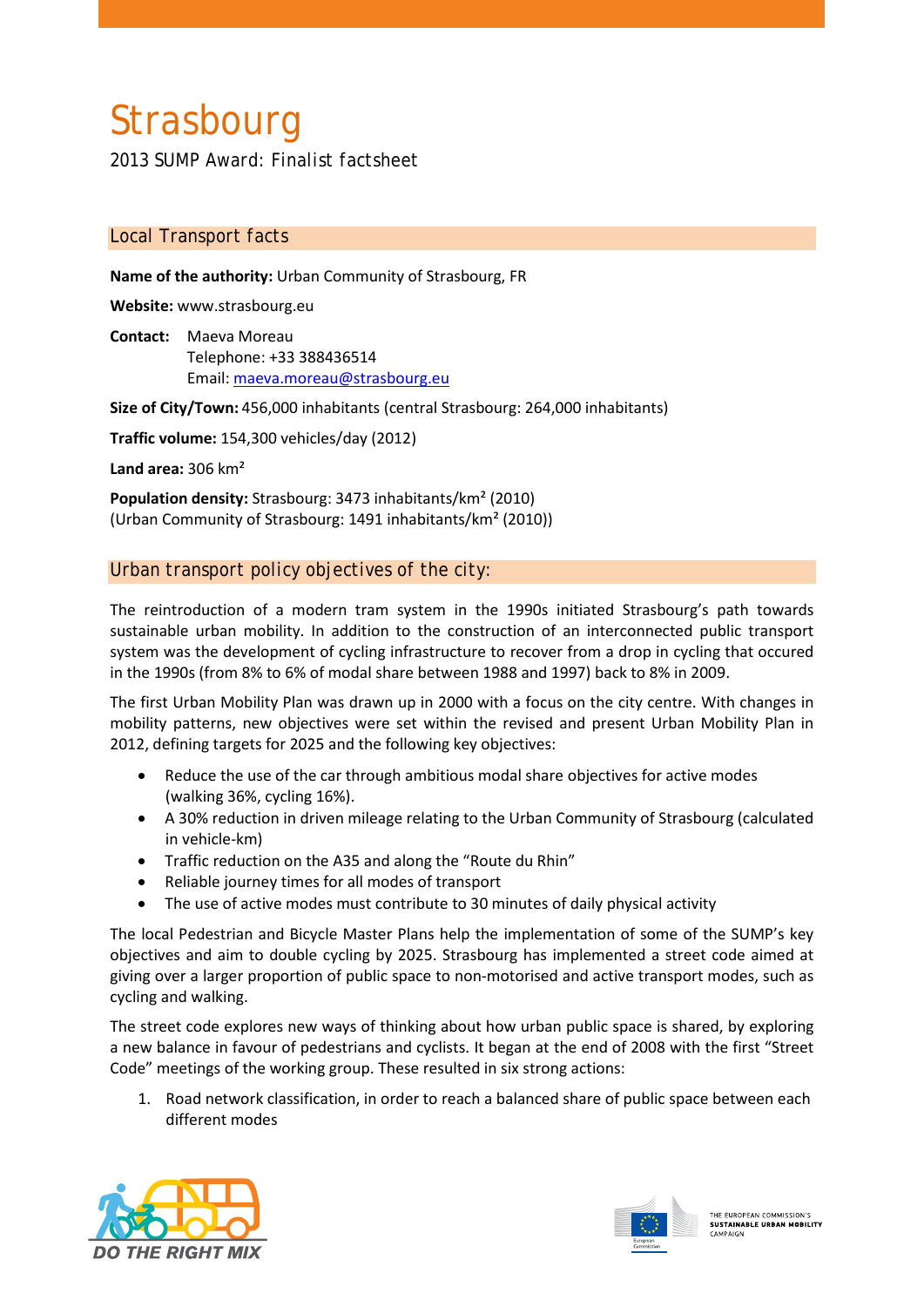- 2. "Zones de rencontre" or low traffic zones, areas open to every mode, pedestrian has priority over all others modes
- 3. The Pedestrian Plan, voted in 2012 by Urban Community of Strasbourg
- 4. School mobility and security around schools in order to reduce the speed or close the traffic (momentarily or definitely) around schools
- 5. Trials and new tracks for example the "turn to the right" for cyclists.
- 6. Deliveries: to promote non-polluting modes of delivery

Strasbourg's integrated its mobility policy into urban policy: "urban planning" as well as "housing" were policy fields fully taken into account when drafting the Urban Mobility Plan (in the same way Strasbourg's local housing plan included transport requirements when drawing up urban planning priorities).

## *The role of social, environmental and economic policy criteria in the city's SUMP:*

#### **1. Commitment to sustainable mobility principles**

Strasbourg's Urban Mobility Plan promotes sustainable mobility as it incorporates multimodal transport through the whole of the Urban Community of Strasbourg, in accordance with economic, social and environmental needs:

To help drive economic development Strasbourg's Urban Mobility Plan is aligned with the "Eco-2020" roadmap and commits to provide reliable journey times for trips in and out of the city for both individual and goods vehicles. In 1998, Strasbourg set up a commuting scheme for its employees and advises local companies how to do so too.

The 'affordable fare structure' ensures access to public transport services for each household according to each household's individual financial situation, while Strasbourg also made significant efforts to enable people with reduced mobility to use public transport since signing the "Ville et Handicap" charter in 1990.

To cut emissions, Strasbourg focused its efforts on its bus and tram rolling-stock and the introduction of alternative fuels (two thirds of trips are made using electric powered vehicles, one third by buses, of which two thirds are gas-powered).

#### **2. Territorial Integration**

The Urban Mobility Plan covers the whole of the Urban Community of Strasbourg, a total of 28 municipalities. Actual mobility patterns were analysed to set out the functional area of the Urban Mobility Plan. In addition, the Urban Mobility Plan factors in cross-border aspects and includes initiatives carried out with Kehl, Strasbourg's German neighbour.

An example for a measure relating to neighbouring authorities is the extension of tram line D to Kehl railway station in Germany, an initiative jointly conducted by the Urban Community of Strasbourg and the German district of Kehl. When completed in 2015, the line extension will offer a direct link between Strasbourg city centre and Kehl and will facilitate commuting from the German side to Strasbourg.



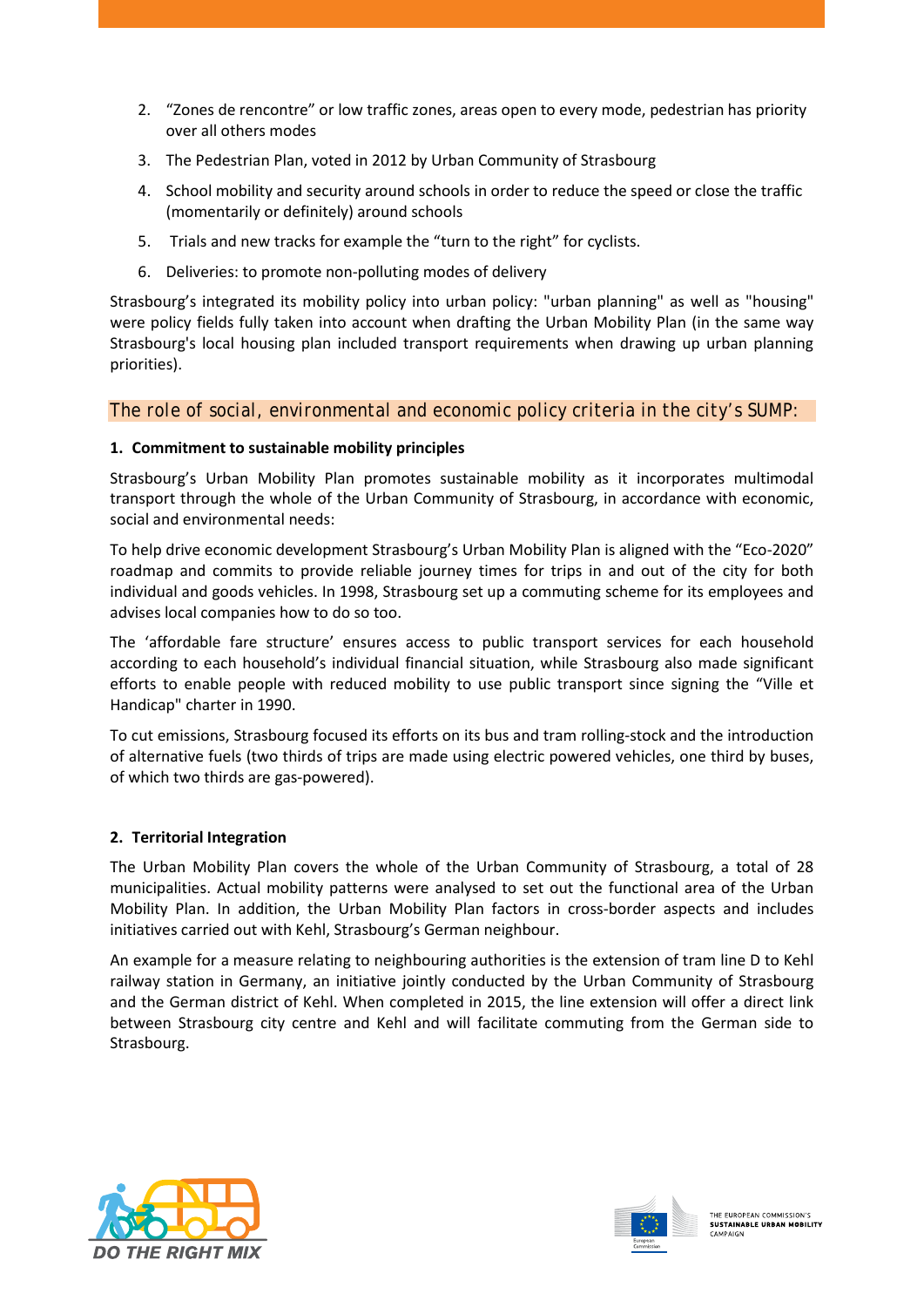#### **3. Sectoral integration**

Many aspects of Strasbourg's Urban Mobility Plan interrelate with other fields of competence at state, regional and local level. Within the Urban Community of Strasbourg, the city's transport department worked with 12 different departments to develop the Urban Mobility Plan, incl. health, economic development, urban ecology, land use planning, local democracy and proximity, as well as with other partners such as the Chamber of Commerce and Industry.

In order to reach common goals, the various departments regularly held joint meetings, organised workshops and informed each other thanks to newsletters. On a case-by-case basis specific meetings are set up to gather other stakeholder's opinions and to involve them throughout the project implementation process. Validation meetings are held to formalise certain points in projects and to move ahead in the right direction. Steering Committees provide political input in the decision-making process.

Measures that relate to other policy fields include for example the Atmosphere Protection Plan, the Air Energy Regional Climate Programme, the Territorial Coherence Plan, the Mobility Pass, the Health Plan and the Intercommunal Local Development Plan.

## *Jury Comment*

Strasbourg has demonstrated strong commitment to sustainability principles within its transport planning. All three dimensions of sustainability – social, environmental and economic – are translated into actions and Strasbourg emphasises (among other things) the often neglected social dimension in transport through advanced and ambitious public transport ticketing systems. Channels have been established to engage with other departments locally, regionally and nationally to work jointly on aspects of Strasbourg's Urban Mobility Plan that interrelate with other policy fields. Strasbourg demonstrates strong territorial integration to which the cooperation with the German city of Kehl is an additional component.

#### *Concrete measure, example 1: Fair and affordable public transport fare structure*

#### **Beginning and end date:**

Affordable fares are one of the initiatives taken by the community to enable each and every one of its citizens to use public transport. The new fare structure was introduced by the City and the Urban Community of Strasbourg on 1 July 2010 in order to promote fairness and solidarity, while encouraging sustainable development. The Urban Community of Strasbourg has overall responsibility for transport and it set out a fare structure designed to bring public transport within the reach of all its users. The affordable fare structure was approved by the Community Council on 7 May 2010, following a wide consultative process with the city's inhabitants.

#### **Description of the activity:**

Public transport fares are now based on actual household composition and financial resources and on the family quotient as set out by the French family allowances (CAF) fund. This quotient factors in individual household earnings, including wages, family allowances and benefits. The total is then divided into parts.

This fare structure sets out to be:

- fair and affordable: it allows for each household's individual financial situation
- supportive and responsible: as the fares are tailored to financial resources they allow each user to make an affordable contribution to the cost of public services;
- simple and sustainable: the fare structure is straightforward and easy to understand





THE EUROPEAN COMMISSION'S THE EUROPEAN COMMISSION S<br>SUSTAINABLE URBAN MOBILITY CAMPAIGN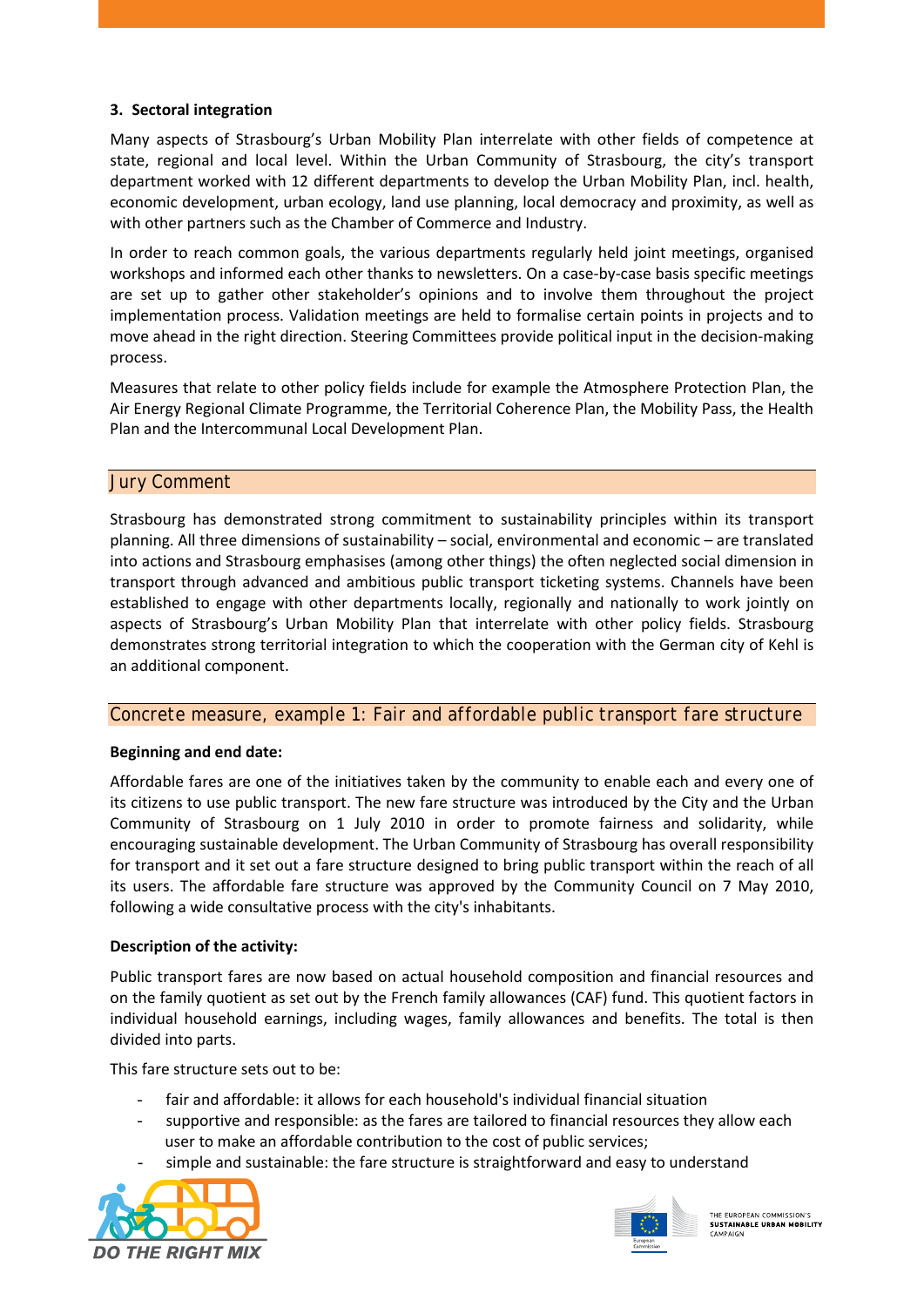The new fare structure opens up the transport system to jobseekers and helps attenuate the threshold effects through fares based on revenue levels. Results after the first 2 years of operation show that reduced-rate season tickets account for some 60% of all season tickets.

### **Outcomes, findings and results:**

A fair and affordable public transport fare structure has an important role in the development of use and attractiveness of the public transport system. on the  $10<sup>th</sup>$  of December 2013, for the fourth consecutive year, Strasbourg city was rewarded for its global mobility policy and included on the mobility Prize list of "Ville, Rail et Transports". Increased attendance, fare and ticketing structures NFC, extension of public transport system, arrival of a bus rapid transit service but also fair and affordable public transport fare structure; thanks to the dynamic public transport system in Strasbourg, the city won the bronze medal.

The public transport system evaluation shows relevant results from 2009 until 2012:

- A 20.2% increase of the number of subscribers of which 54,6% benefit from a 50,75 or 90% reduction thanks to the fair and affordable public transport fare structure;
- A 19.5% increase of trips by year with 113.9 million trips in 2012;
- A 16% increase of revenue from clients with 42 million Euros in 2012.

## *Concrete measure, example 2: The Health Plan*

#### **Beginning and end date:**

This approach was initiated in 2008 with the nomination by the President of the Urban Community of Strasbourg, of the Vice-President of the CUS, in charge of Health. Administrative services have been organized accordingly. In 2009, the diagnostic phase began in collaboration with the 28 communes of the CUS. This diagnostic has been the base of the elaboration of health policy, his strategic orientations and of the actions plan 2012-2014.

- The 27th May 2011 and 23rd June 2013 : Public presentation
- 2012: Elaboration of the actions plan, validation of the actions plan in the Community Council of the 27th October 2013
- 2012: begin of the implementation of the actions plan
- End of 2013/begin of 2014: Interim evaluation. Results the 6th February 2014.
- End of 2014: End of the actions plan. Revisions and updating at the end of 2014-2015.

#### **Description of the activity:**

Health is currently a prime concern of people within the Urban Community of Strasbourg. While healthcare is of major importance, prevention, the environment and living conditions are also key factors for people's health; policies such as urban planning, transport, the environmental sustainability and noise management have direct or indirect effects on people's health.

The Urban Community set up a special health education unit in 2003 and, in 2008, made health a central component of its policy, with the rollout of the health plan and the appointment of a vice president in charge of health for its implementation.

The health plan is based on three development paths:

- Fostering inter-municipal cooperation to set out public policies
- Making health a focal point for the development of lifestyles and the urban environment
- Providing solutions in line with the diverse nature of the population and seeking to reduce social and territorial inequalities with regard to health.





HE EUROPEAN COMMISSION'S THE EUROPEAN COMMISSION S<br>SUSTAINABLE URBAN MOBILITY CAMPAIGN